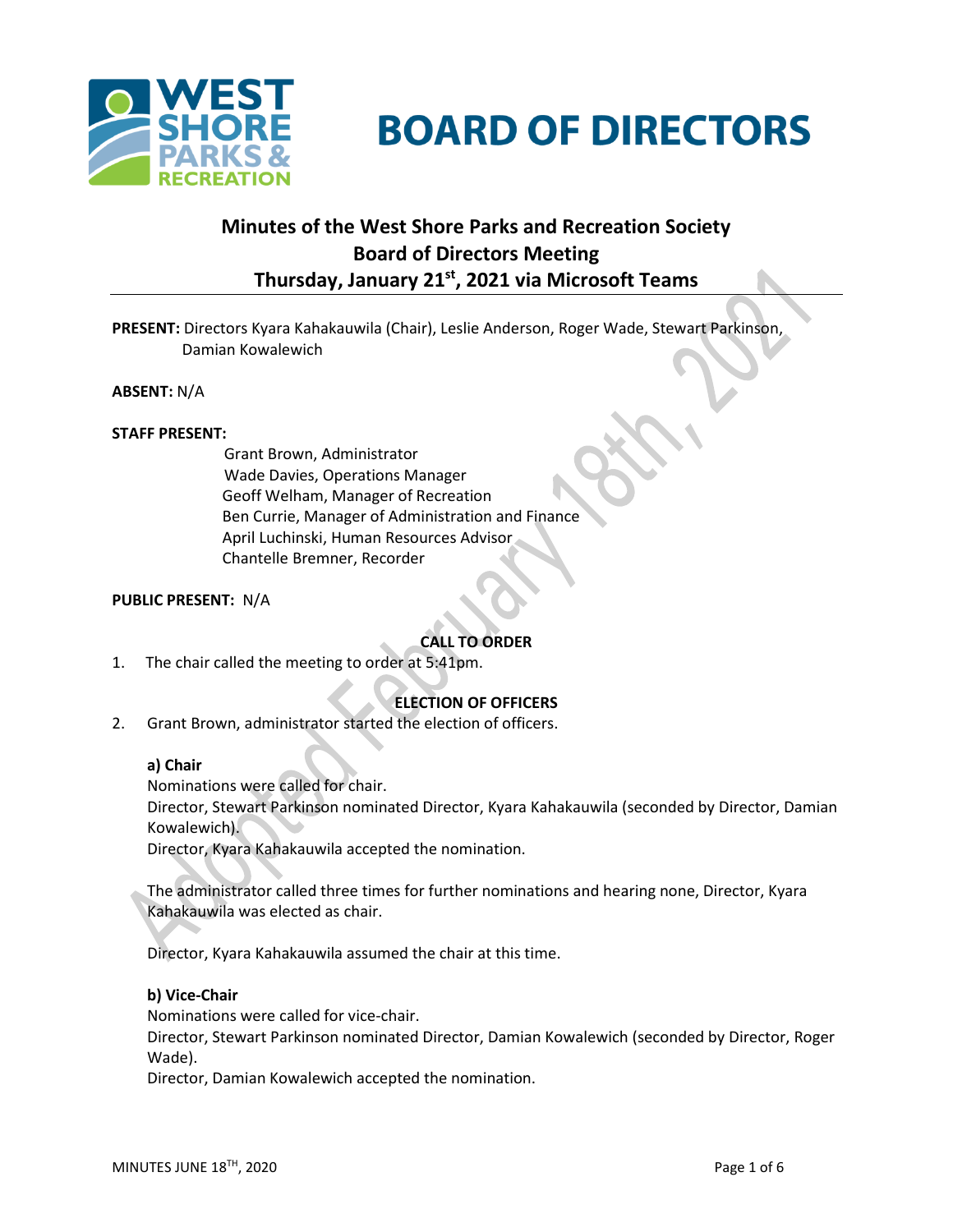The chair called three times for further nominations and hearing none, Director, Damian Kowalewich was elected as vice-chair.

#### **c) Finance Chair**

Nominations were called for finance chair. Director, Roger Wade nominated Director, Stewart Parkinson (seconded by Director, Leslie Anderson). Director, Stewart Parkinson accepted the nomination.

The chair called three times for further nominations and hearing none, Director, Stewart Parkinson was elected as finance chair.

#### **APPOINTMENTS**

3. a) GVLRA Representative and Alternate Nominations were called for the Greater Victoria Labour Relations Association Representative.

Director, Leslie Anderson nominated Director and chair, Kyara Kahakauwila (seconded by Director, Stewart Parkinson).

Director and chair, Kyara Kahakauwila accepted the nomination.

Nominations were called for the Greater Victoria Labour Relations Association Representative Alternate.

Director, Roger Wade nominated Director, Leslie Anderson (seconded by Director, Stewart Parkinson).

Director, Leslie Anderson accepted the nomination.

#### **APPROVAL OF AGENDA**

4. *MOVED/SECONDED BY DIRECTORS ANDERSON AND WADE THAT THE AGENDA BE APPROVED AS PRESENTED. CARRIED*

#### **APPROVAL OF MINUTES**

5. *MOVED/SECONDED BY DIRECTORS WADE AND ANDERSON THAT THE MINUTES OF THE REGULAR MEETING HELD DECEMBER 10TH, 2020 BE APPROVED AS PRESENTED. NO ERRORS, NO OMMISIONS*

*CARRIED*

#### **PUBLIC PARTICIPATION**

6. N/A

#### **CHAIRS REMARKS**

7. Kyara Kahakauwila, chair thanked the board for the opportunity to chair for the year.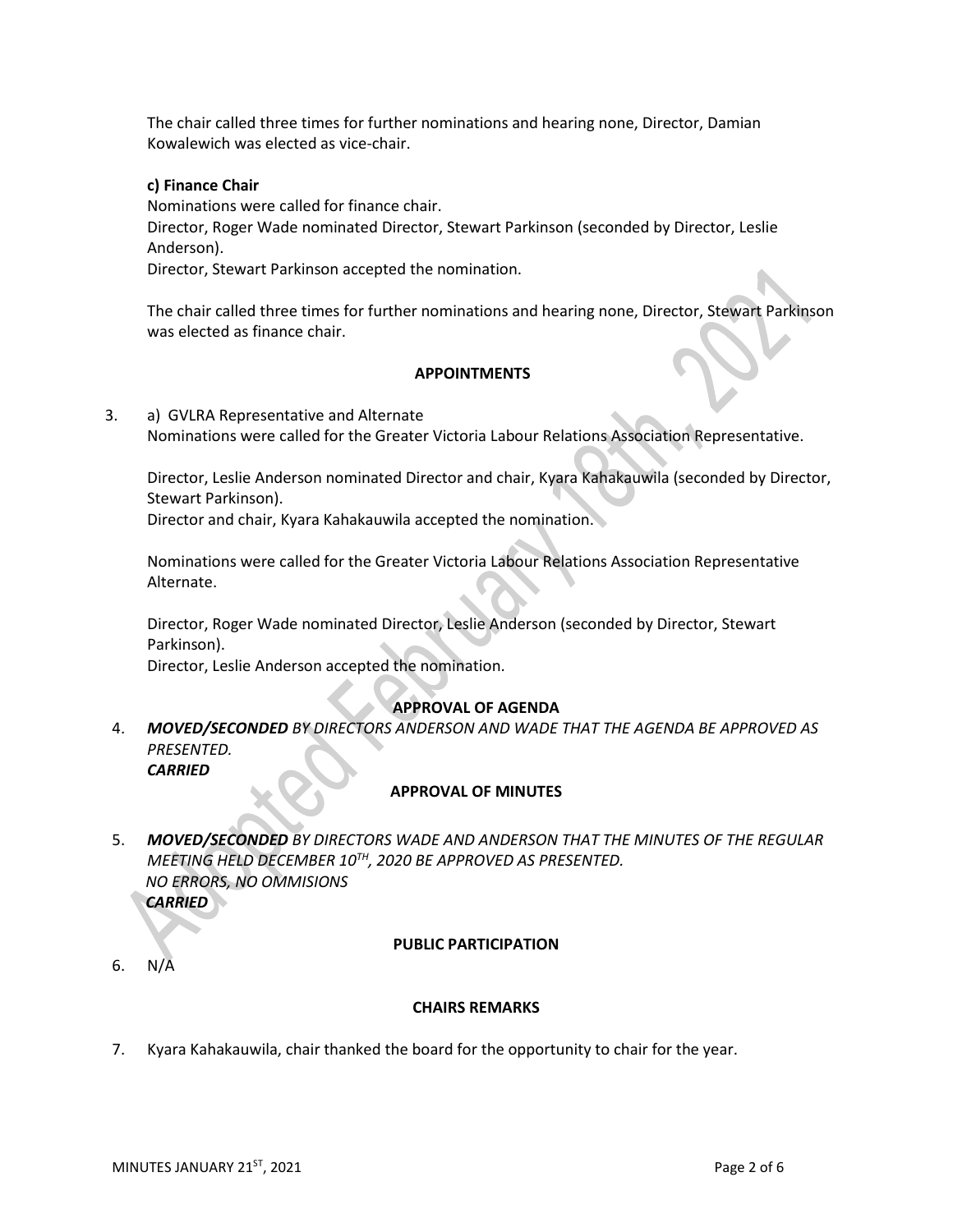#### **STANDING COMMITTEES**

#### 8. **a) Finance Committee Report**

*Stewart Parkinson, finance committee chair commented on the following:*

- All five municipalities approved the COVID-19 Restart grant ask in order to providing funding for the reopening of the pool.
- A secondary COVID-19 Restart grant ask was discussed to provide additional funding to re-instate programming, positions, and other operational costs.
- Staff presented the 2020 year-end financial report.

# *MOVED/SECONDED BY DIRECTORS PARKINSON AND ANDERSON THAT THE SECOND CANADA-B.C. SAFE RESTART FUNDING ASK TOTALLING \$372,000 BE PRESENTED TO COUNCILS FOR APPROVAL. CARRIED*

#### **OLD BUSINESS**

9. N/A

#### **NEW BUSINESS**

10.N/A

# **FOR INFORMATION**

#### 11. **a) JDF Improvement Project**

*Wade Davies, manager of operations commented on the following:*

Tenders were received for the construction services for the JDF Arena improvement project. A decision will be made within the week.

#### **b) JDF Childcare Centre Project**

*Geoff Welham, manager of recreation commented on the following:*

An artist's rendering was done on the Childcare Centre and will be posted on the WSPR website.

#### **c) Administrator's Report**

*Grant Brown, administrator reported the following highlights:*

#### **Administration/Human Resources**

The competition for the JDF arena construction work was posted on BCBid in late December and closes on January 19<sup>th</sup>. Once the contract is awarded, work will begin in the coming weeks.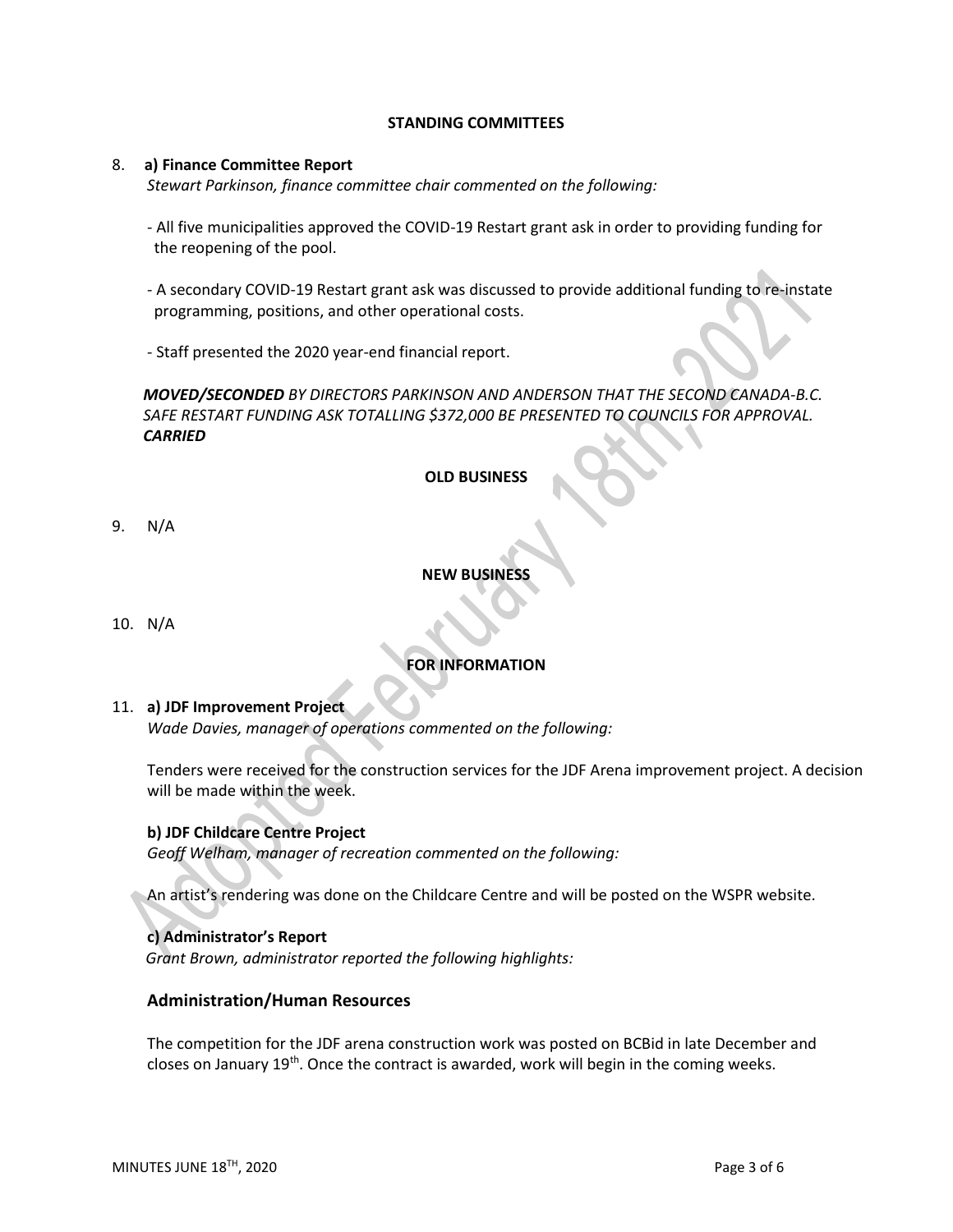Each year the WSPRS staff work with the food bank to adopt a few families. Due to COVID-19, our participation was quite different, however the results were the same. WSPRS staff were able to raise over \$1,000 to donate to the Goldstream Food Bank. Departments pooled donations from staff in their areas to create beautiful and fun baskets as prizes along with a number of donated items from the pottery studio. Tickets were sold and draws were done to award the baskets and donated items to staff.

The finance team completed the 2021 Financial Plan and COVID-19 restart grant request for opening the pool. Focus has shifted to the secondary request from the COVID-19 restart grant and 2020 year-end processes. Goals for 2021 include updating the procurement policy and practices, and streamlining the revenue and expense tracking and budget forecasts.

Our Collective Agreement expired on December 31<sup>st</sup> 2020. Staff and the GVLRA will be meeting shortly to discuss negotiations.

#### **Operations**

#### **Maintenance**

The large air handling unit replacement for the pool is complete, with only the commissioning of the heat recovery system remaining. The company is located in the U.S. and the border closure has made scheduling challenging.

Staff have worked tirelessly to prepare the pool for re-opening following a 10-month closure. The pool deck and changerooms have been cleaned and equipment restarted and tested.

On December 22<sup>nd</sup> our onsite high voltage electrical system failed late morning resulting in the cancellation of all scheduled rentals and programs that day. Staff remained onsite contacting patrons and completing available work. High voltage contractors were onsite in the early evening and were able to reinstate power to all areas with the exception of the lower fields and washrooms. Contractors were back onsite in early January to diagnose the problem and are providing a workplan to correct the issue.

#### **Parks**

The parks department has moved into their off season with reduced staffing. They continue to maintain the fields and golf course, developing workplans for 2021.

#### **Programs**

#### **Community Recreation**

Winter break camps ran from Dec 21 - 23 and Dec 28 - 30 with approximately 40 children in the daily registration camps with another 8 taking part in Aspiring Artist and 5 in horseback riding.

The pottery studio closed on December 13th in preparation for the move to the Centennial Centre for Arts, Culture and Community. The new pottery studio is set to open mid-January.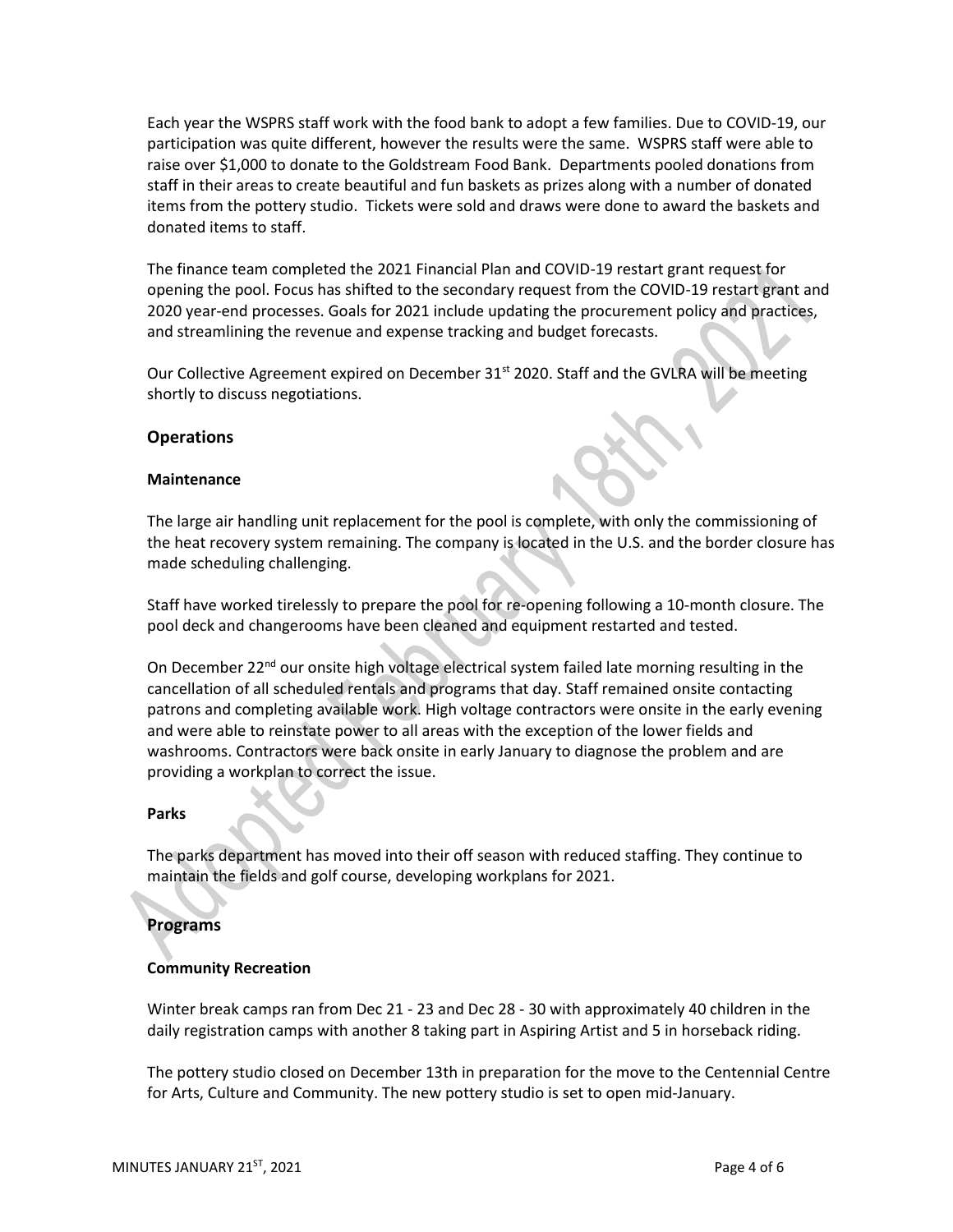With the release of the Activity Guide in December, information was included on the upcoming daycare, preschool and afterschool care registration processes. An 'Application of Interest' form for daycare spots will be released on February 1st and families notified by April 15th that a space has been held for them. Registrations for the new licensed spaces cannot be finalized until Island Health has approved the operating license which will be on completion of the build and submission of all necessary documentation.

Staff are working with the Francophone Society of Victoria to submit a grant application to support a pilot project to incorporate French programming in the childcare programs. The plan is to launch an online survey and town hall to determine the French programming needs of families in the West Shore.

## **Aquatics, Fitness and Weights**

Upon the release of new provincial guidelines on the safe resumption of low intensity group fitness, staff worked diligently to make modifications and offer as many fitness programs as possible to our community. While high intensity group fitness programming remains suspended indefinitely, 80% of programming has been successfully modified to continue within current restrictions. Fitness programs resumed the week of January  $11<sup>th</sup>$  with decent registrations despite the ongoing restrictions.

Planning for the re-opening of the pool is well underway. Safety plans are in place, a schedule has been developed, and all swim clubs and groups which had weekly scheduled pool space will be returning to the pool when it re-opens. Staff training was conducted Jan 8<sup>th</sup> through 15<sup>th</sup> with a staff family swim being scheduled on Jan 16<sup>th</sup> as a dry run for the lifeguards and to make sure all of our COVID-19 safety protocols were in place and ready for patrons on Jan 20<sup>th</sup> when we open for public.

Programming has been modified to adhere to all public health guidelines, and will include the requirement to reserve pool access in advance. Reduced capacities and changes to admission processes and changeroom access are also in place. Swimming lessons are scheduled to resume in 3 phases, phase 1, which will begin February  $1<sup>st</sup>$ , will be private class bookings. Private class bookings can be used as a private or semi-private lesson, or family/small group lessons with a maximum of 3 swimmers. Phase 2 of swimming lessons, which consists of modified group lessons, is planned to begin in April. For both phase 1 and 2 of swimming lessons, staff will teach from the pool deck and additional in-water support by a parent or guardian is required for children under 6 and those in beginner levels.

# **Sports**

The public skates in the Q Centre have been a hit so far. Filling up most Fridays and having waitlists. The program team added 3 public skates for Christmas Eve and they all filled with waitlists. There have been continued challenges with the COVID-19 restrictions and the adult teams losing their ice. The daytime Oldtimers ice has been scooped up by other users. Where youth groups didn't pick up the ice, PowerWest Athletics has and they continue to be very busy.